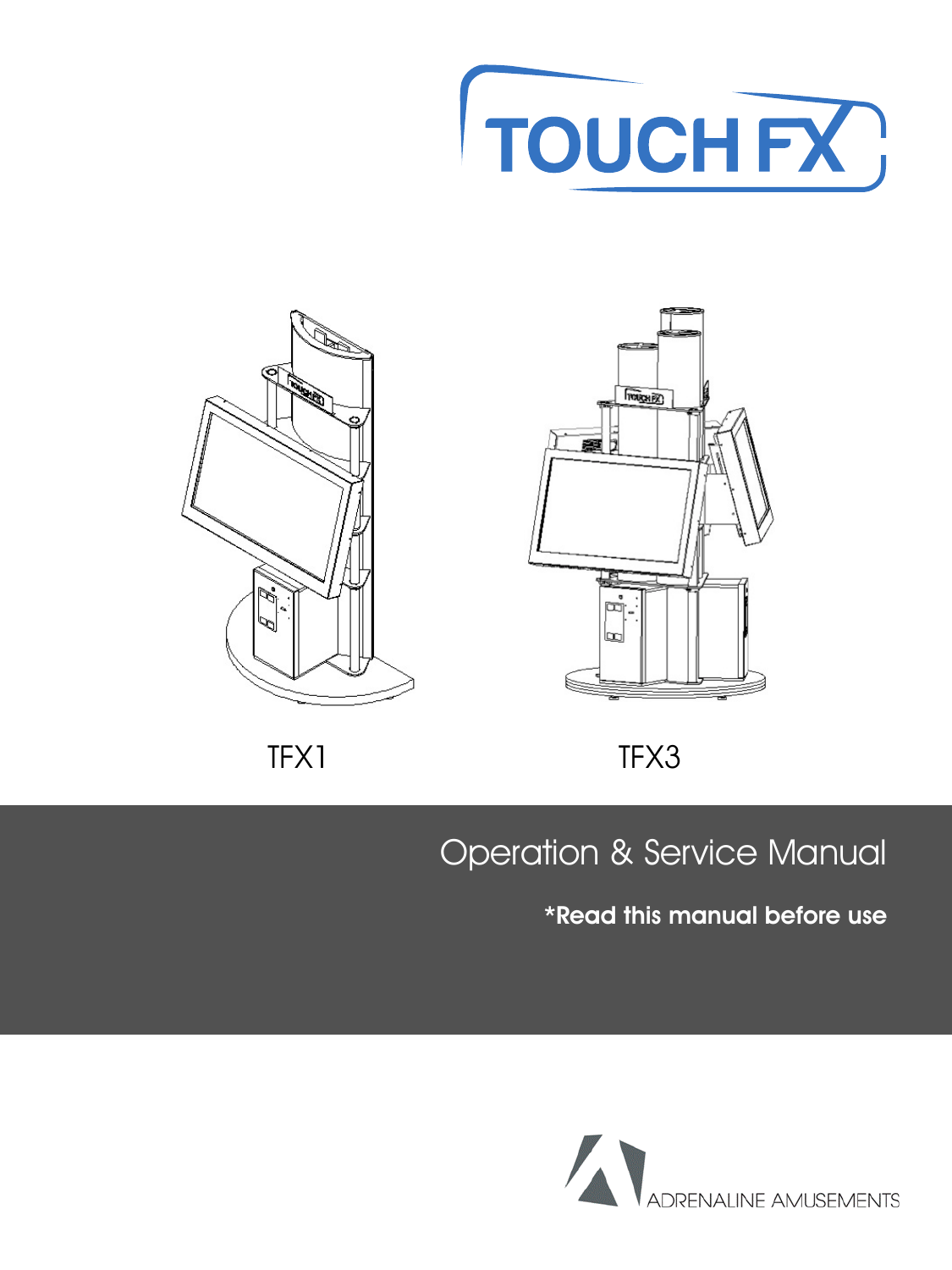## General Remark

If you encounter any difficulties or if you need support on how to update and/ or install your TouchFX product, we invite you to contact your local distributor or reach us at info@adrenalineamusements.com or by calling our support line +1.450.932.4205

Adrenaline Amusements Team

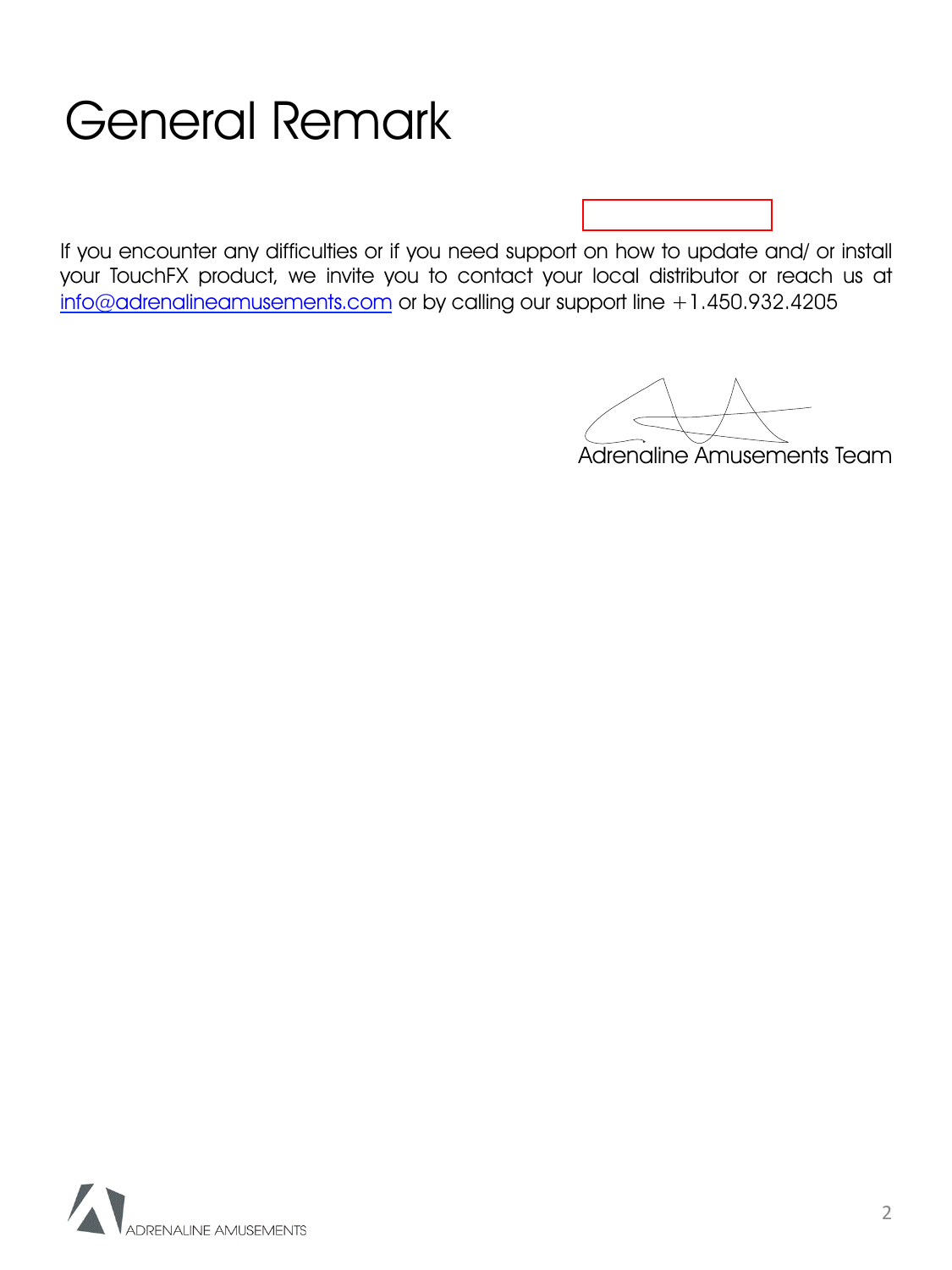## Table of Contents

| Chapter 01 - Introduction                                                                                                                                                                                                        |                |
|----------------------------------------------------------------------------------------------------------------------------------------------------------------------------------------------------------------------------------|----------------|
| Preface                                                                                                                                                                                                                          | 04             |
| Safety                                                                                                                                                                                                                           | 05             |
| FCC Notice (United States)                                                                                                                                                                                                       | 06             |
| <b>Chapter 02 - Product Features</b>                                                                                                                                                                                             |                |
| <b>Features</b>                                                                                                                                                                                                                  | 07             |
| Voltage                                                                                                                                                                                                                          | 07             |
| <b>Dimensions</b>                                                                                                                                                                                                                | 07             |
| <b>Chapter 03 - Installation</b>                                                                                                                                                                                                 |                |
| Machine Installation                                                                                                                                                                                                             | 08             |
| Chapter 04 - Operators' Menu & Game Setup                                                                                                                                                                                        |                |
| Operators' Menu & Game Setup<br>Manuscription Communication Contract Communication Communication Communication Communication Communication Communication Communication Communication Communication Communication Communication C | 09             |
| <b>Product Default Settings</b>                                                                                                                                                                                                  | 09             |
| Chapter 05 – Service & Repair                                                                                                                                                                                                    |                |
| Computer                                                                                                                                                                                                                         | $\overline{A}$ |

| Computer                                                             | 11 |
|----------------------------------------------------------------------|----|
| <b>Trouble Shooting</b>                                              |    |
| Screen                                                               | 12 |
| Calibration                                                          | 12 |
| Window booth Error                                                   | 13 |
| General <u>______</u>                                                | 14 |
| <b>Replacement Part</b>                                              |    |
| Fluorescence Tube Replacement <b>Exercise Server Accord Property</b> | 15 |
|                                                                      | 16 |
| Door Assembly -                                                      | 17 |
| <b>Chapter 06 - Diagrams &amp; Schematics</b>                        |    |
| Control Card -                                                       | 18 |
| Wiring Diagrams                                                      | 19 |

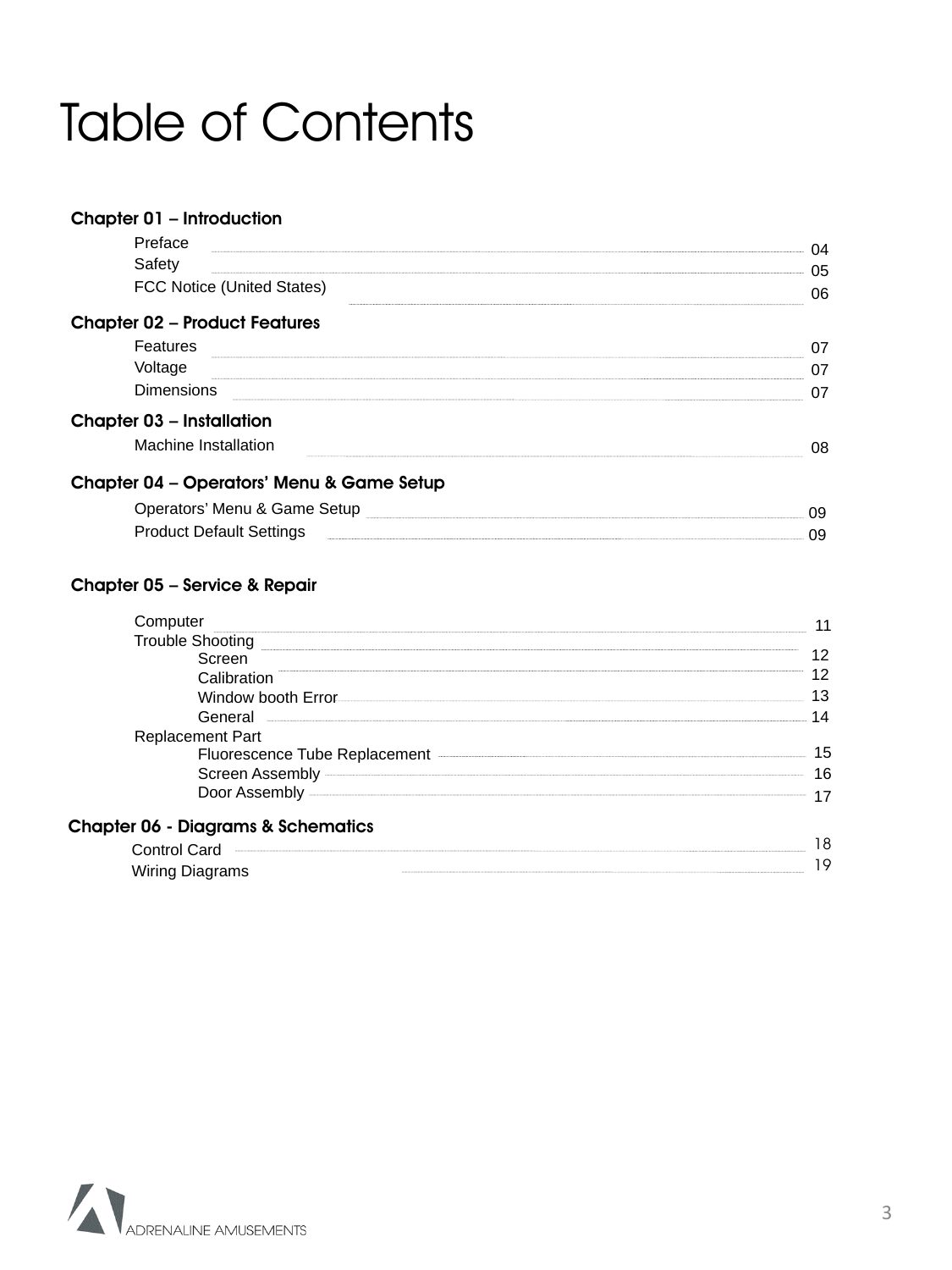### **Preface**

#### *Please read this page before preparing your TouchFX product for game play*

The following safety instructions apply to all game operators and service personnel. Specific warnings and cautions will be included throughout this manual.

Use the following safety guidelines to help protect the system from potential damage and to ensure your personal safety:

!Electronic components in the game cabinet run on 115VAC 60Hz (230V/ 50Hz in most of Europe,

the Middle East and the Far East delivered units).

!To help prevent electric shock, plug the system into a properly grounded power source. These cables are equipped with 3-prong plugs to help ensure proper grounding. Do not use adapter plugs or remove the grounding prong from a cable. If you must use an extension cable, use a 3-wire cable with properly grounded plugs.

!To help protect your system from sudden increases and decreases in electrical power, use a surge suppressor, line conditioner or Uninterruptible Power Supply (UPS).

!Be sure nothing rests on the system's cables and that the cables are not located where they can

be stepped on or tripped over.

!Keep your system far away from radiators and other heat sources.

!Do not block cooling vents.

#### Precaution for Game Operation

Adrenaline Amusements Inc assumes no liability for injuries incurred while playing our games.

Operators should be aware that certain health and physical conditions may make people susceptible to injury when playing video games.

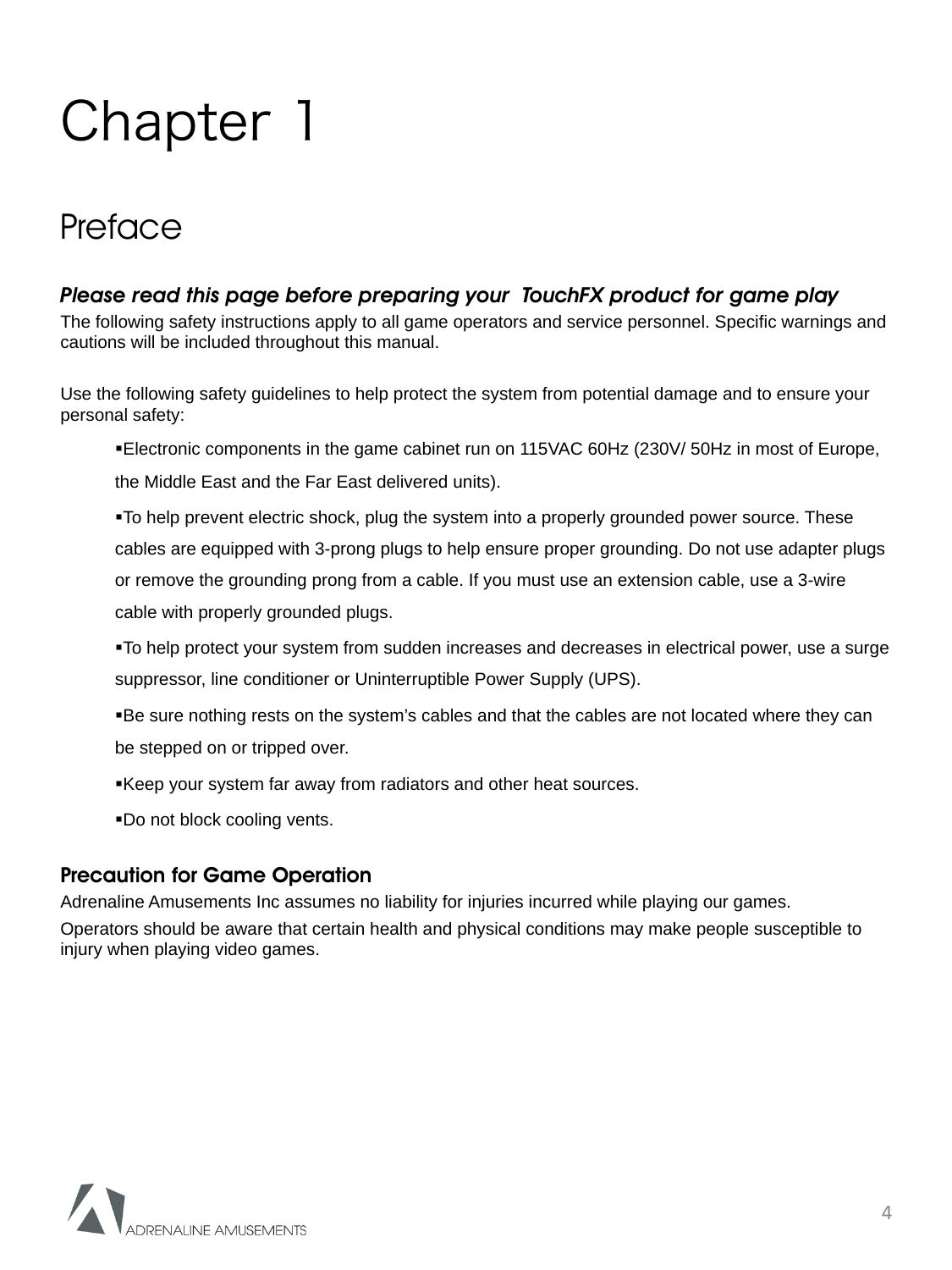### **Preface**

**Safety** 

#### Warning



**To avoid electrical shock, unplug the cabinet before performing installation or service procedures.** 

**If a power cord is damaged, it must be replaced by the equivalent power cord available from your distributor.** 



Adrenaline Amusement Inc **assumes no liability for any damages or injuries incurred while setting up or servicing the cabinet. Only qualified service personnel should perform installation or service procedures.** 

#### Environmental Conditions

Cabinet is intended for indoor use only. Be sure to keep the cabinet dry and maintain operating temperatures of 59°-86° (15°-30°C).

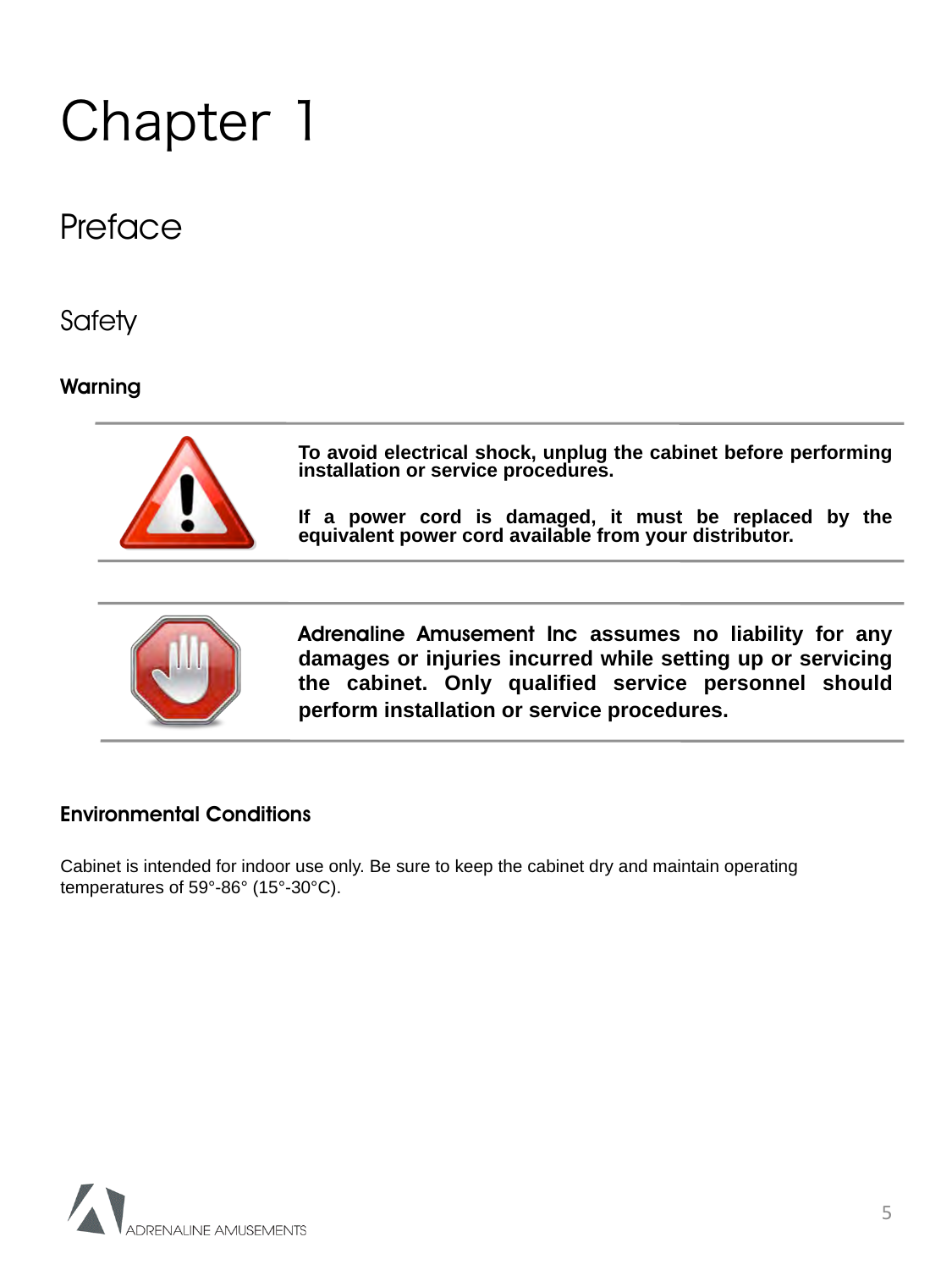### **Preface**

#### FCC Notices (United States)

Electromagnetic Interference (EMI) is any signal or emission radiated in free space or conducted along power or signal leads, that endangers the functioning of radio navigation or other safety service, or that seriously degrades, obstructs, or repeatedly interrupts a licensed radio communications service. Radio communications services include, but are not limited to, AM/FM commercial broadcast, television, cellular services, radar, air-traffic control, pager, and Personal Communication Services (PCS). These licensed services, along with unintentional radiators such as digital devices (Including computer systems) contribute to the electromagnetic environment.

Electromagnetic Compatibility (EMC) is the ability of items of electronic equipment to function properly together in the electronic environment. While this computer system has been designed and determined to be compliant with regulatory agency limits for EMI, there is no guarantee that interference will not occur in a particular installation. If this equipment does cause interference with radio communications services, which can be determined by turning the equipment off and on, you are encouraged to try to correct the interference by one or more of the following measures:

- •Re-orient the receiving antenna
- •Relocated the cabinet relative to the receiver

•Plug the game into a different outlet so that the computer and the receiver are on different branch circuits

If necessary, consult a Regulatory EMC representative of Adrenaline Amusements Inc or an experienced radio/television technician for additional suggestions. You may find the FCC interference Handbook to be helpful. It is available from the U.S. Government Print Office, Washington, DC 20402.

This device has been tested and complies with the limits for a Class A digital device pursuant to Part 15 of the FCC Rules. These limits are designed to provide reasonable protection against harmful interference when the equipment is operated in a commercial environment. This equipment generates, uses, and can radiate radio frequency energy. If not installed and used in accordance with the instruction manual, it may cause harmful interference with radio communications. Operation of this equipment in a residential area is likely to cause harmful interference, in which case you will be required to correct the interference at your own expense.

Operation is subject to following conditions:

•This device may not cause harmful interference.

•This device must accept any interference received, including interference that may cause undesired operation.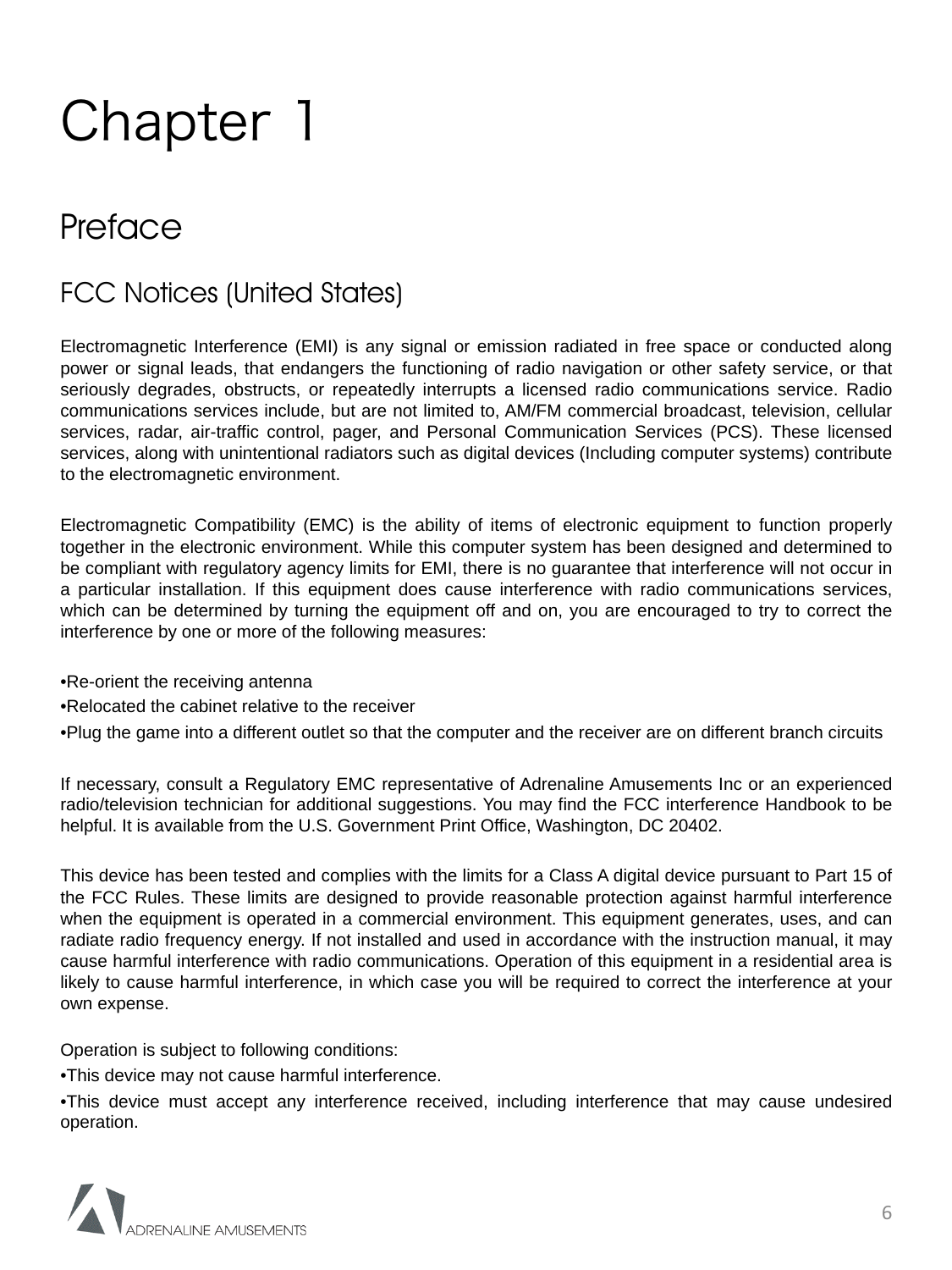#### Game Features

#### Hardware features

- Mini ITX INTEL computer
- 46'' FULL HD LCD monitor
- Multitouch screen, detects 6 simultaneous touches

#### Cabinet FACTS





Height =  $82''/2.08m$ Weight = 400 lbs / 180kg

Height =  $91''/ 2.31$ m Weight = 900 lbs / 400kg

#### **Voltage**

| <b>TFX 1 Cabinet</b> |           |  |
|----------------------|-----------|--|
| Voltage              | Operating |  |
| 115 VAC              | 5 AMP     |  |
| 220 VAC              | 2.5 AMP   |  |

| <b>TFX 3 Cabinet</b> |               |  |
|----------------------|---------------|--|
| Voltage              | Operating     |  |
| 115 VAC              | <b>15 AMP</b> |  |
| 220 VAC              | 7.5 AMP       |  |

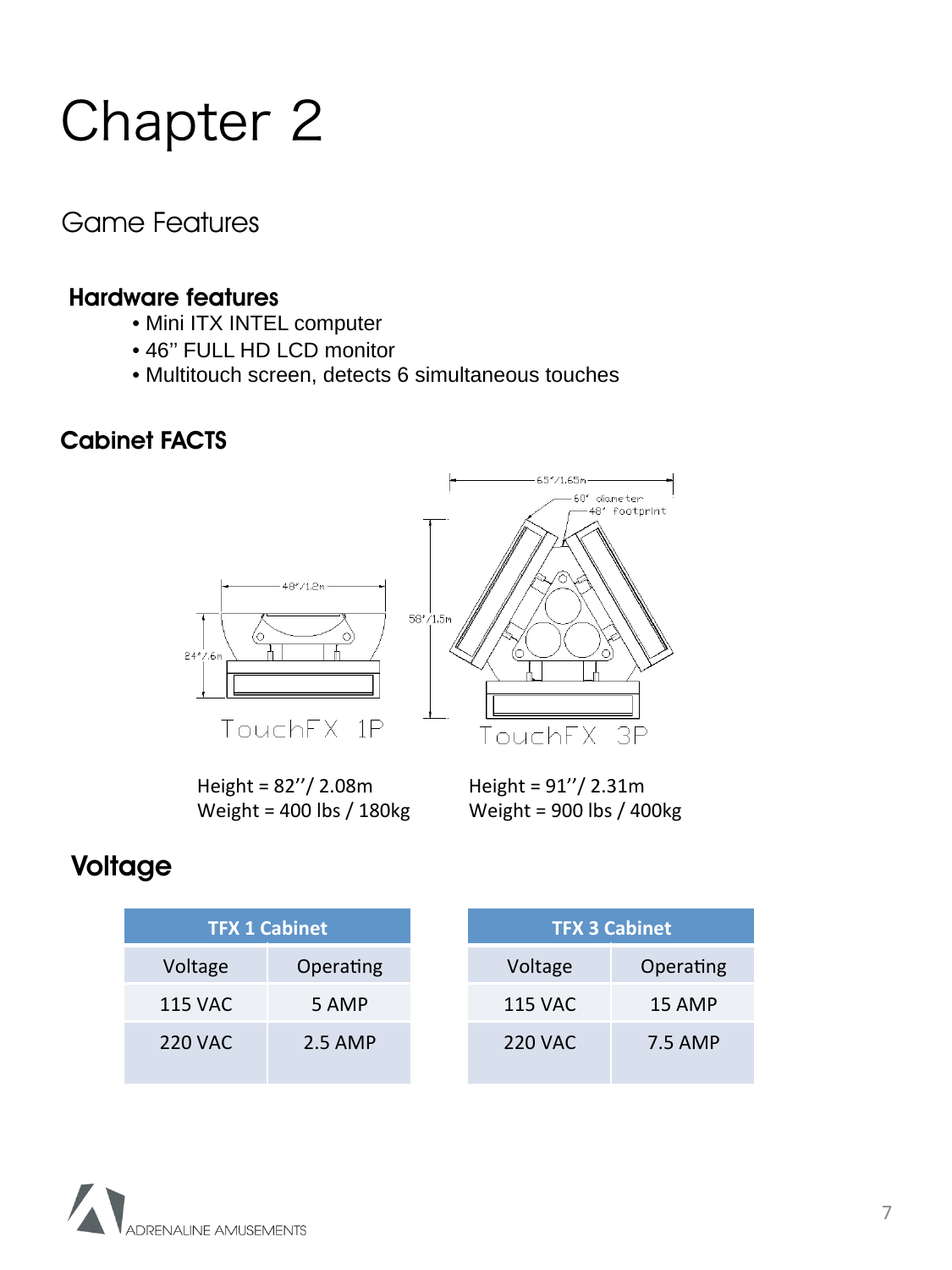### Machine Installation TFX3

- 1. Carefully remove the Cabinet from the shipping container giving yourself enough space.
- 2. Move the cabinet to the desired location
- 3. Some TFX3 are shipped in 2 parts, insert the top part. (see fig 1)
- 4. Insert the 3 fluorescent kits in the blue tubes (see fig 2)
- 5. Open the coin doors and plug in all 3 plugs from the fluoresrencent to the main power strip
- 6. Locate the power cord, you have 2 options: insert the power cord to the bottom of the machine to power it from a floor outlet or run an extension cable through one of the blue tube to power it from the ceiling.
- 7. Hang on screen to the support, insert the 4 bolts and then adjust to the desired height (normaly in the middle position). Do the same for all the other screens (fig 3)
- 8. Plug in the connectors between stand and screen (USB, Network, AC Power, and DC power)







Fig. 1 Fig. 2 Fig. 3



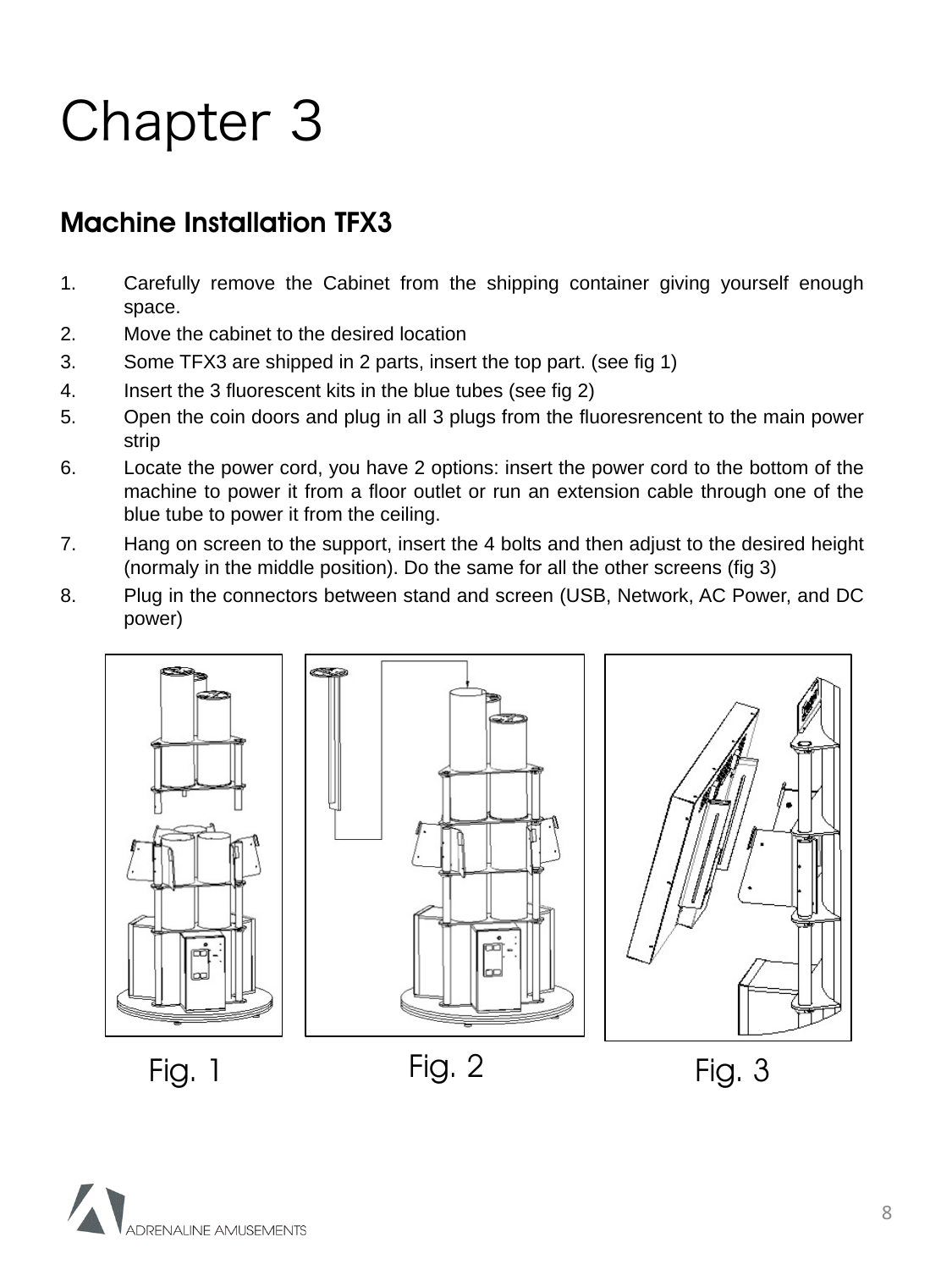### Operator Menu & Game Setup

This chapter describes how to use the Operator Control Panel to navigate through the Operator Main Menu to set up your product and adjust all the game play parameters.

#### The Operator Menu

To access the Operator Menu, use the Operator button located inside the coin door. This screen will appear.

To navigate the menu, press on the line you want to change then press the arrows to adjust the value.

| <b>CREDITS PER GAME</b>           | 4     |                           |
|-----------------------------------|-------|---------------------------|
| <b>G太巾も 太니ワエロ ソロトロ巾も</b>          | E     |                           |
| <b><i>ATTRACT MODE VOLUME</i></b> |       |                           |
| <b>COUNTDOWN ATTRACT VIDEO</b>    | 5     |                           |
| COUNTDOWN JOIN GAME               | clo   |                           |
| COUNTDOWN BLADE SELECTION         | 10    |                           |
| COUNTDOWN RESULTS SCREEN          | 15    |                           |
| COUNTDOWN ENTER YOUR NAME         | 20    |                           |
| REDEMPTION                        |       | <b>SERUSS HIGH SCORES</b> |
| SINGLE PLAYER POINTS DIVIDER      | 10    |                           |
| <b>MULTIPLAYER WINNER TICKETS</b> | 보이    |                           |
| <b>MULTIPLAYER DRAW TICKETS</b>   | 20    | <b>B太CK Tロ G太巾も</b>       |
| <b>TCP PORT</b>                   | 58878 |                           |
| UDP PORT                          | 58879 | QUIT TO WINDOWS           |
| <b>CARD READER</b>                | o     |                           |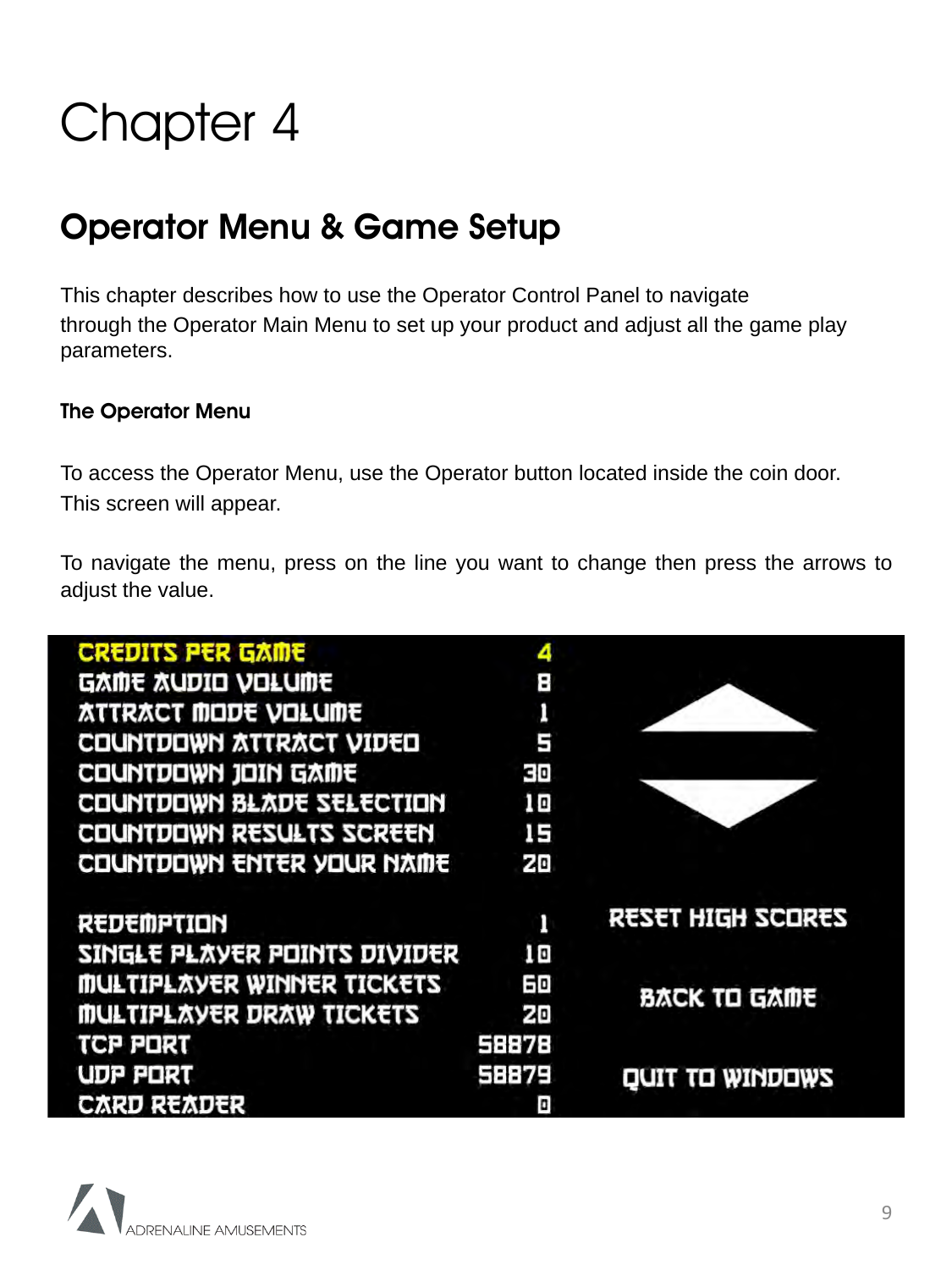| <b>Operator Menu</b>                | setting        | What it is                                                                                                                  |
|-------------------------------------|----------------|-----------------------------------------------------------------------------------------------------------------------------|
| <b>Credits per Game</b>             | $\overline{4}$ | Credits required to play                                                                                                    |
| Game Audio Volume                   | 8              | Adjust the audio volume in the game                                                                                         |
| <b>Attract mode Volume</b>          | 1              | Adjust the audio volume of the attract mode                                                                                 |
| Countdown Attract video             | 5              | Do not change                                                                                                               |
| <b>Countdown Join Game</b>          | 30             | Time to Join Multiplayer Game                                                                                               |
| <b>Countdown Blade</b><br>selection | 10             | Time for Blade selection screen<br>Set to 0 to remove themenu                                                               |
| Countdown results screen            | 15             | Time for results screen                                                                                                     |
| Countdown enter your<br>name        | 30             | Timer for Enter Your Name screen                                                                                            |
| Redemption                          | $\mathbf{1}$   | 0 to disable, 1 for ticket, 2 for Coupons                                                                                   |
| Single player points<br>divider     | 10             | Adjust payout tickets for single player game by<br>dividing the score of the player by this value to<br>determine amount of |
| Multiplayer winner tickets          | 60             | Adjust the payout ticket for winner in<br>multiplayer                                                                       |
| Multiplayer draw tickets            | 20             | Adjust payout for each player in a tie score<br>game                                                                        |
| <b>Fixed Ticket Payout</b>          | $\mathbf 0$    | Use a fix number of ticket instead of skill based                                                                           |
| <b>TCP Port</b>                     | 58878          | Do not Change                                                                                                               |
| <b>UDP Port</b>                     | 58879          | Do not change                                                                                                               |
| <b>Card Reader</b>                  | $\mathbf{0}$   | Select 1 to display card swipe instead of credits                                                                           |
| Time per Round                      | 60             | Adjust the lenght of the game in seconds                                                                                    |
| <b>Redemption Unit Value</b>        | $\mathbf{1}$   | Value of the paper ticket                                                                                                   |
| Japanese                            | $\pmb{0}$      | To activate Japanese version                                                                                                |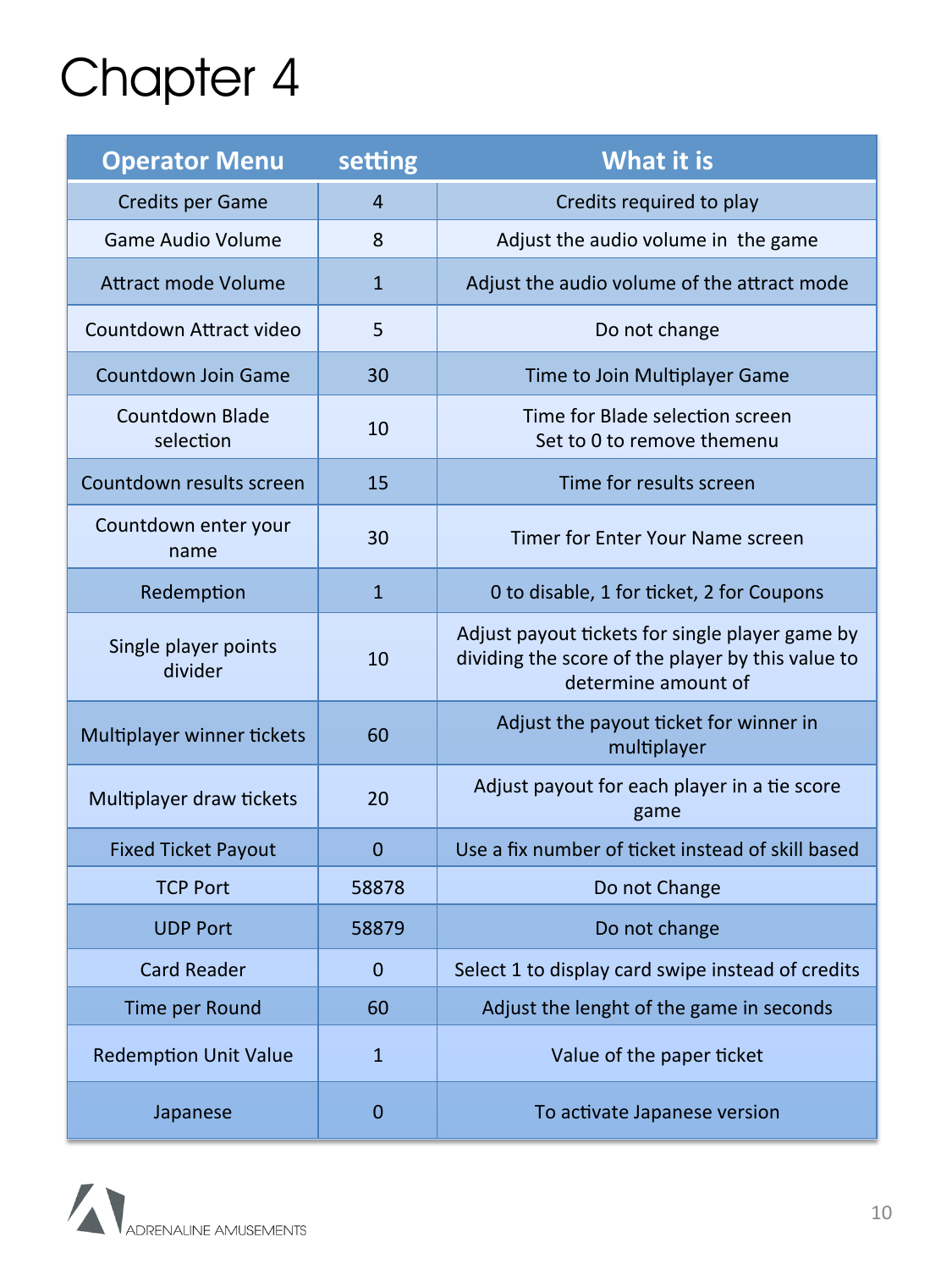### Service & Repair

### Computer connections ADR-11-1002



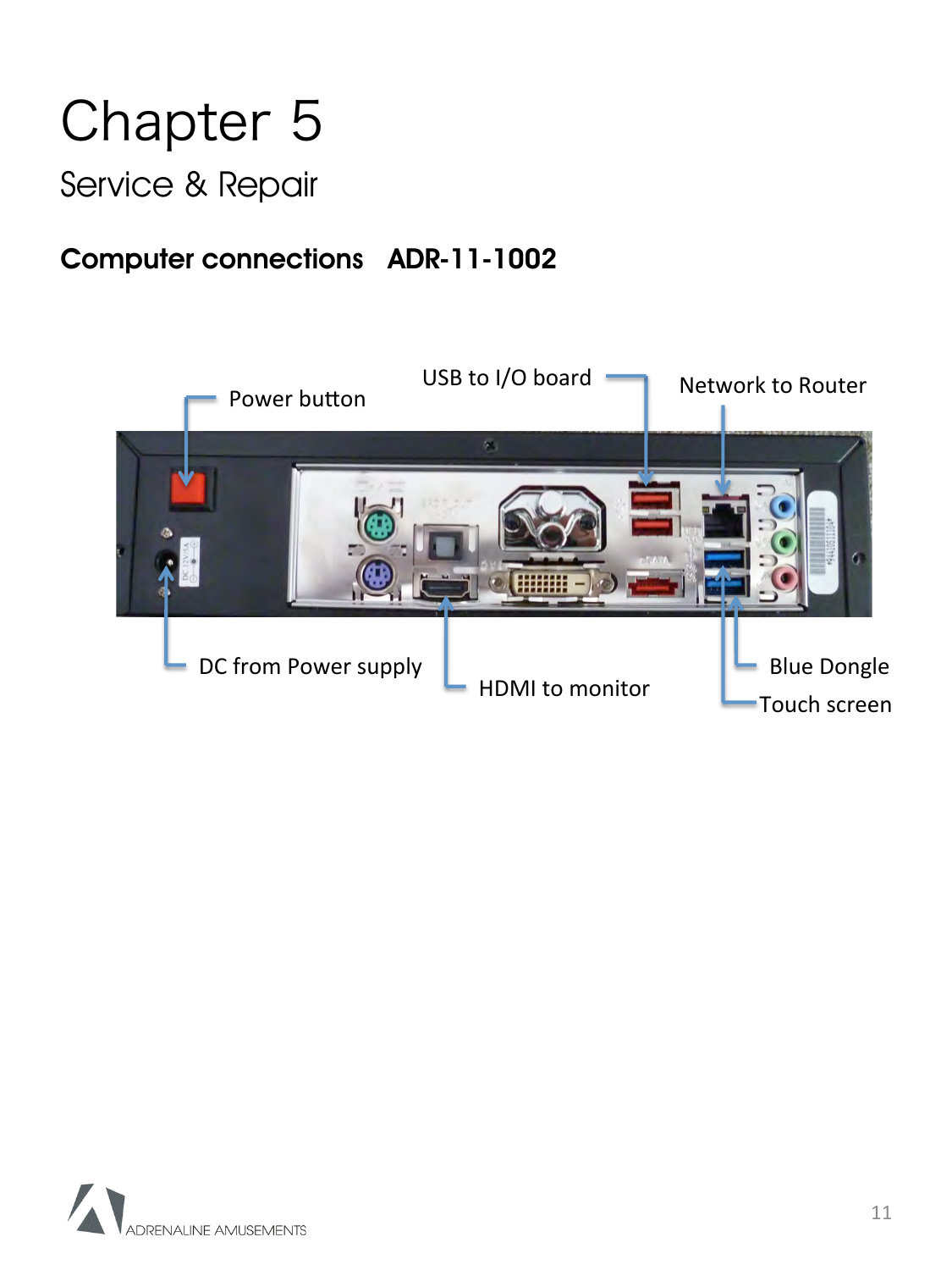## **Touch screen troubleshooting and calibration**

• Disconnect the USB cable between cabinet and screen, connect the keyboard. Press the letter Q, this should quit the game and fall back to the windows desktop. Disconnect the keyboard and connect the mouse. Double click on the Multitouch icon.

| Move Sensitivity              | Version 4.1012 (build<br>Physical Information |
|-------------------------------|-----------------------------------------------|
|                               | Serial                                        |
| High<br>Low                   | Unknown<br>Firmware:                          |
| Double Click Speed            | Unknown<br>Hardware:                          |
|                               | Screen:<br>Unknown                            |
| Slow<br>Fast                  | Composite                                     |
| <b>Big Point Scope</b>        | Status:                                       |
|                               | Options                                       |
| Wide<br>Narrow                | RecordLog<br>$\sqrt{}$ Tuio                   |
| Calibration                   | RecordData<br>√ FlashTuio                     |
| Calibration<br>Restore        | √ Coordinate bind with display                |
| Advanced(D)<br>Restore All(R) | V Launch on Windows Startup                   |
|                               |                                               |

#### • If window title screen says 'device disconnected'

- $\circ$  Check DC molex connection between cabinet and monitor. With a volt meter check if you have 5V on red and black wire coming from cabinet. If not check DC power supply accessible from the coin door located in the center of the cabinet.
- o If 5V is ok, Remove monitor bezel and computer bottom cover (see chapter 6) and check USB connection between computer and touch screen. Also check if round barrel connection is ok for DC power to touch screen.

#### • If window title screen says "device connected"

- o Click on calibration then follow the onscreen instructions. If touchscreen does not respond as expected during calibration go to next step
- o Click on advanced, OK, then 'Reset TouchData'. It will ask you to wait 10 seconds then click on yes. When done retry calibration.

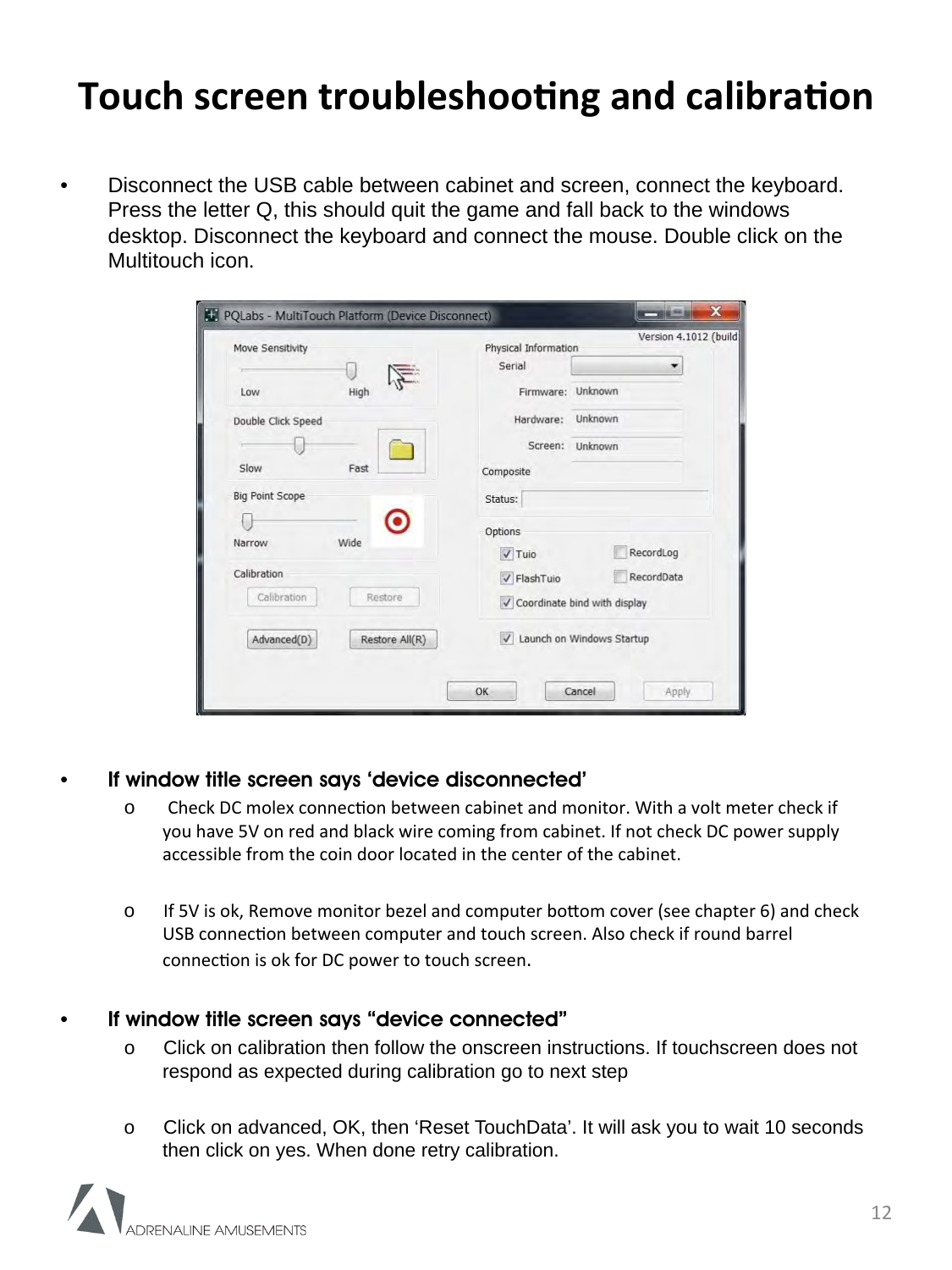## **Troubleshooting- Windows boot error**

At machine start up if you get a windows error message

#### "Windows boot manager"

The boot selection failed because a required device is inaccessible.



#### What you are required to do

- Disconnect the usb cable between cabinet and screen, connect the keyboard.
- Disconnect power and reconnect to restart computer.
- Press F8 repeatedly until you get to the windows boot selection
- If you get to a blue boot disk selection press Enter then press again on F8 repeatedly until you get to the windows boot selection
- Select Normal boot then press Enter.
- Disconnect keyboard and reconnect USB connection

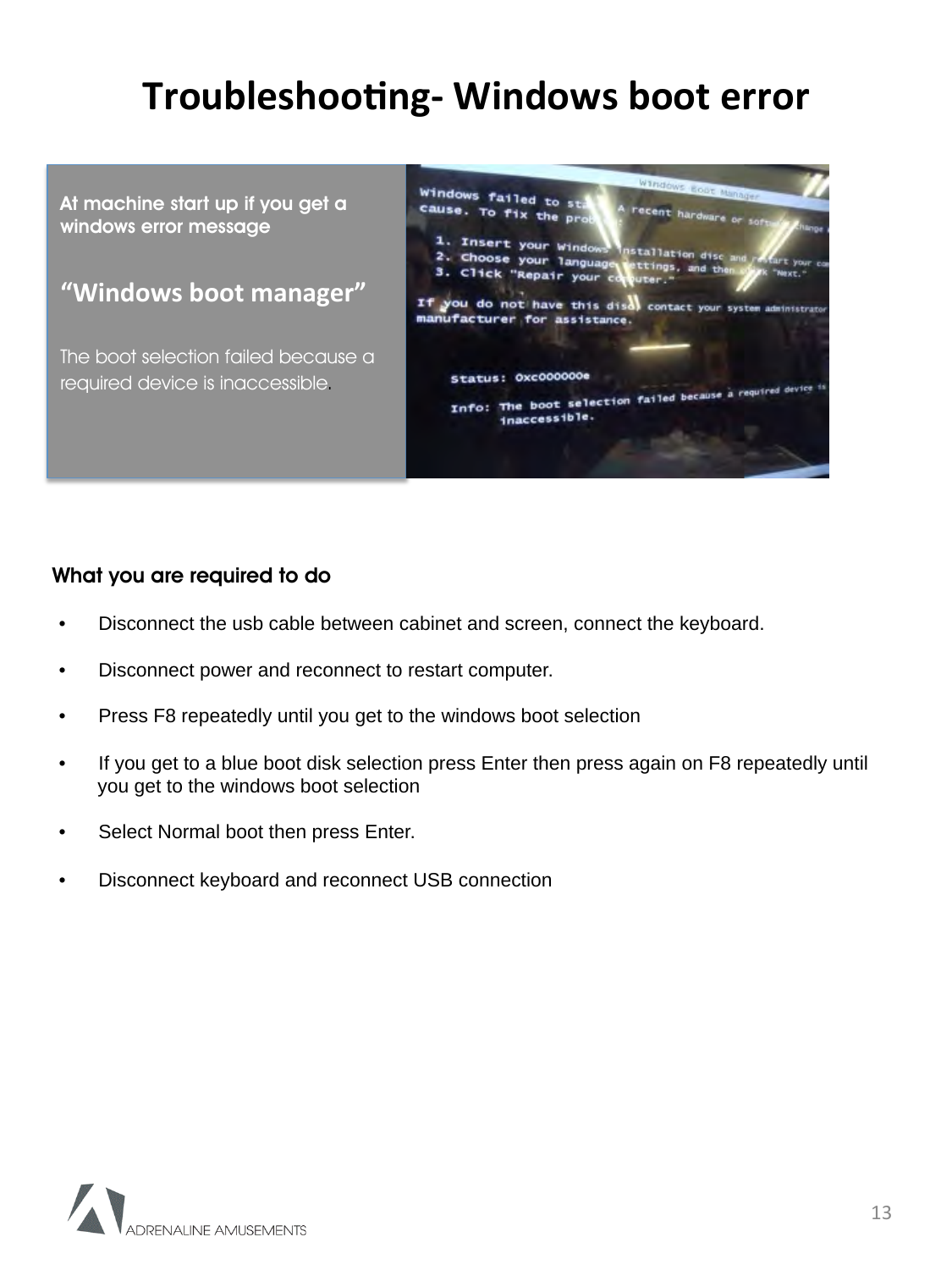## Troubleshooting

| <b>Video TroubleShooting</b> |                                                                                                                                                                                                                                                                                                                                      |  |
|------------------------------|--------------------------------------------------------------------------------------------------------------------------------------------------------------------------------------------------------------------------------------------------------------------------------------------------------------------------------------|--|
| No picture and no audio      | Power Problem, check the power to monitor                                                                                                                                                                                                                                                                                            |  |
|                              | loose or faulty connections between Monitor and<br>computer, make sure HDMI cable is connected<br>properly to both computer and LCD monitor                                                                                                                                                                                          |  |
|                              | No power to computer, Verify the computer is ON<br>by the blue LED on the top of the computer.<br>Remove computer bottom cover and press the<br>RED power button. Make sure that the round power<br>plug is well connected. Check LED on Computer<br>external power supply. Check AC power cord to<br>computer external power supply |  |
|                              | Bios setting has changed, If the computer does not<br>power automatically when machine is powered on,<br>check BIOS settings AC Power on function is set to<br>Power ON                                                                                                                                                              |  |
| <b>Audio TroubleShooting</b> |                                                                                                                                                                                                                                                                                                                                      |  |
| Low volume                   | Increase the volume in the game by pressing the<br>operator button and adjust                                                                                                                                                                                                                                                        |  |
|                              | Increase volume of the monitor by using the remote<br>control                                                                                                                                                                                                                                                                        |  |

| <b>Error Message Screens</b>   |                                                                  |
|--------------------------------|------------------------------------------------------------------|
| Error when opening serial port | Check that USB cable is connected from computer<br>to I/O board. |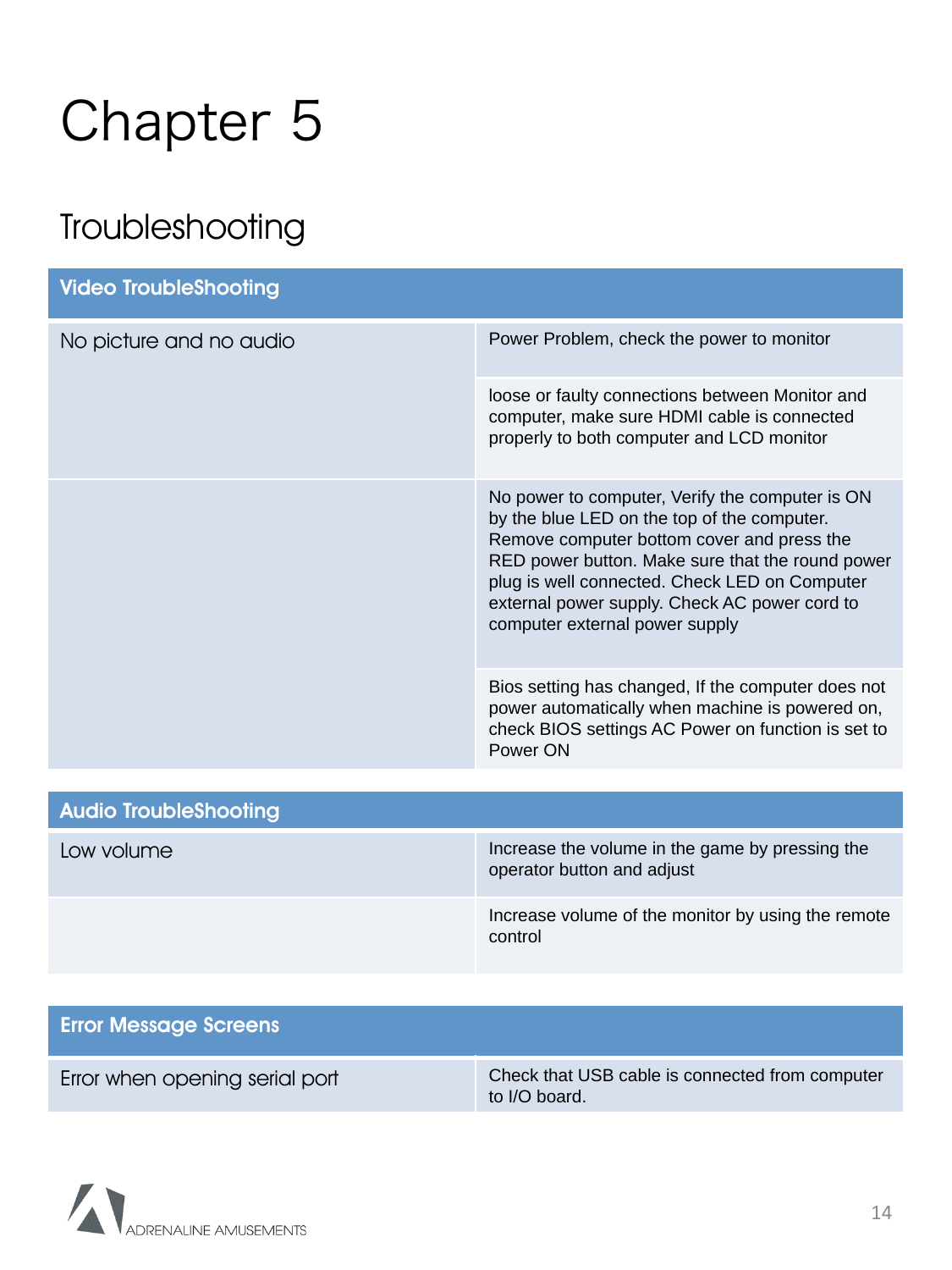### Fluorescent tube replacement (TFX3)

- Open the coin door and unplug the power cable of the Fluorescent assembly
- With a step ladder, lift the fluorescent assemblies from inside the blue tubes
- To replace the bottom fluorescent, remove the top bolt on each gray tube as indicated by the arrows on figure 2. then with the 2 persons lift up, and remove the top part. You will then have access to the bottom fluorescents.





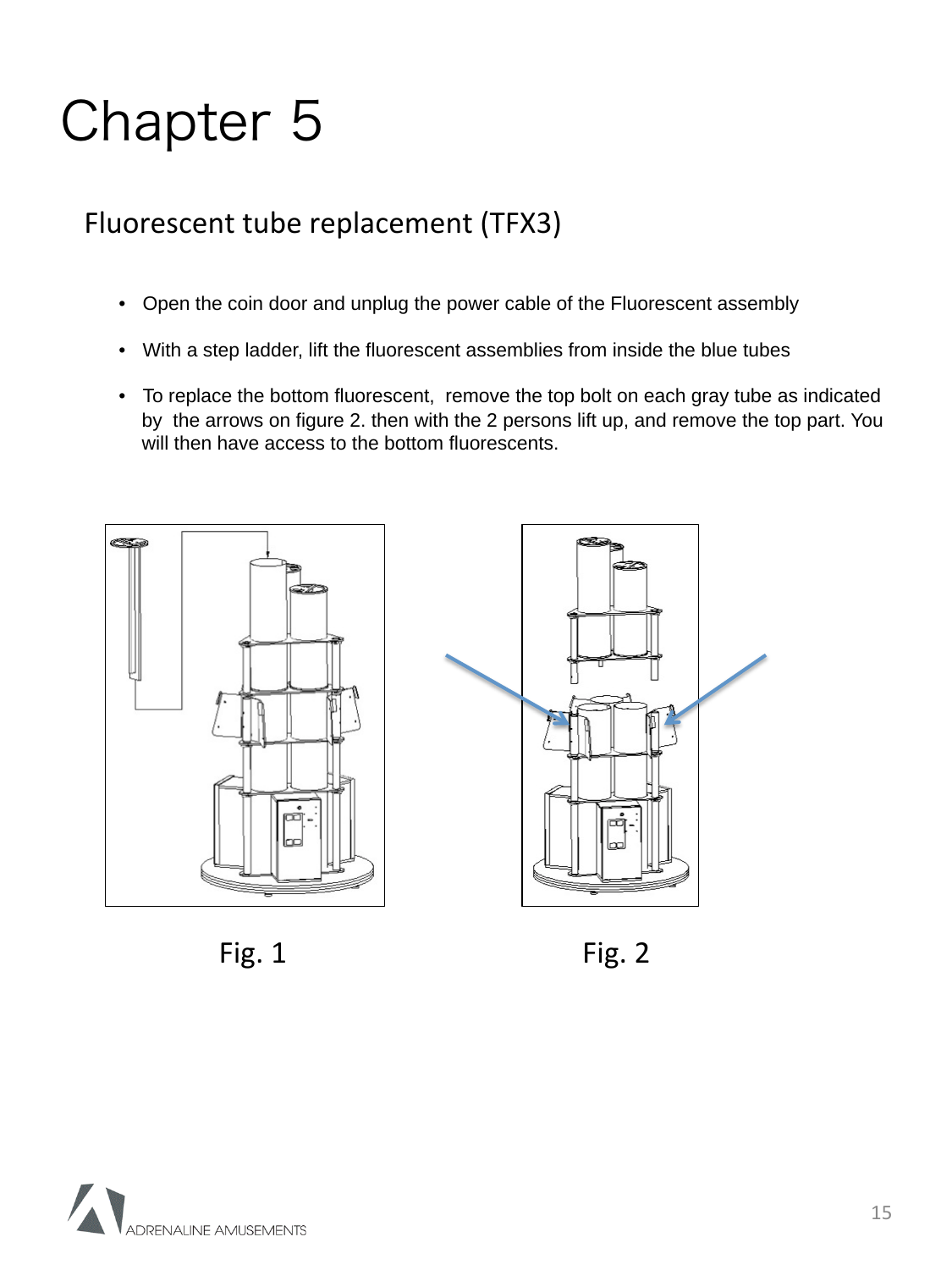## Replacement Parts

#### Screen Assembly TF-00-1010



| <b>REF</b>     | <b>PART</b>             | <b>NUMBER</b> |
|----------------|-------------------------|---------------|
| $\mathbf{1}$   | Monitor back frame      | TF-01-1020    |
| $\overline{2}$ | 46" Monitor             | ADR-10-1001   |
| $\overline{3}$ | <b>Tempered Glass</b>   | TF-10-1220    |
| $\overline{4}$ | 46" Touch screen frame  | ADR-10-1002   |
| 5              | Monitor front frame     | TF-01-1030    |
| 6              | Cooling fan             | TF-05-1250    |
| 7              | <b>TouchFX Computer</b> | ADR-11-1002   |
| 8              | Computer back cover     | TF-01-1040    |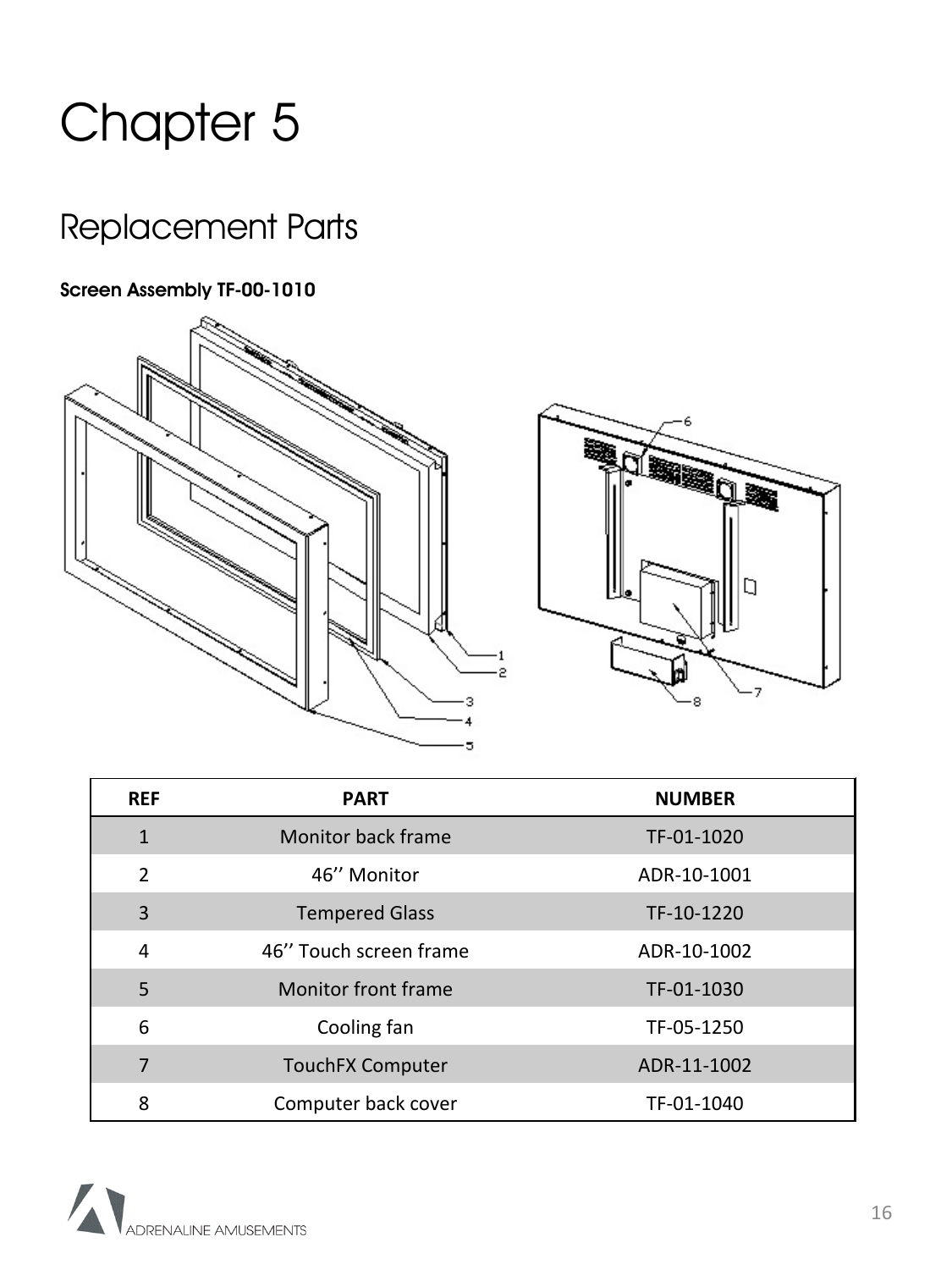#### Door Assembly TF-00-1020

| RFF | PART                                           | NUMBER        |
|-----|------------------------------------------------|---------------|
| 1   | Door Panel                                     | KA-01-1130-00 |
| 2   | Coin accepor                                   | ADR-10-001-00 |
| 3   | <b>Ticket feeder</b>                           | Ka-01-1140-00 |
| 4   | Blank panel for<br>coin acceptor<br>(optional) | KA-04-001-00  |



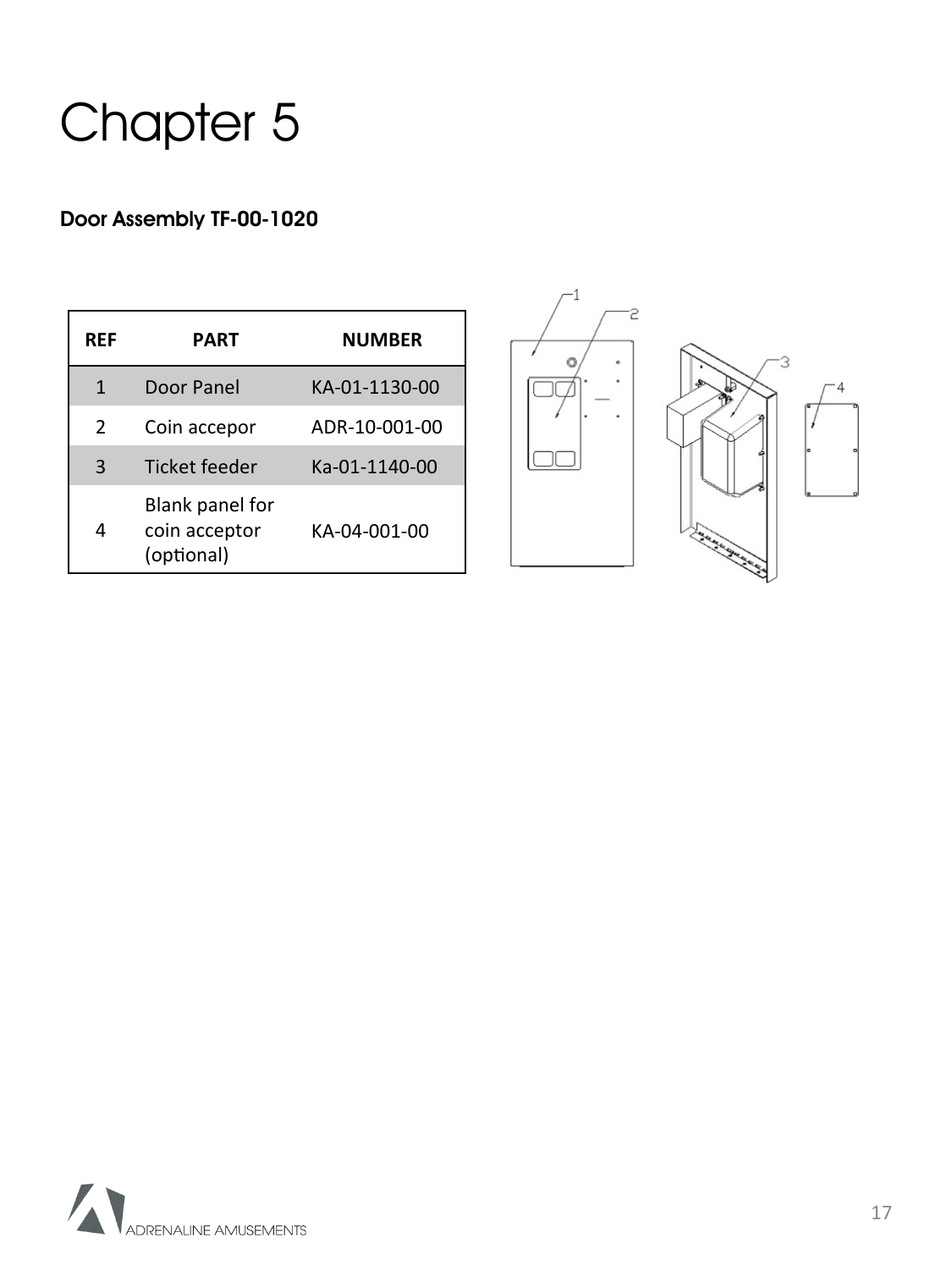### I/0 board TF-04-1200

| <b>REF</b>      | Link                    |
|-----------------|-------------------------|
| $\overline{14}$ | To operator button      |
| 18              | Not used                |
| 16              | To low ticket switch    |
| J10             | To ticket dispenser     |
| 111             | To coin door and meters |



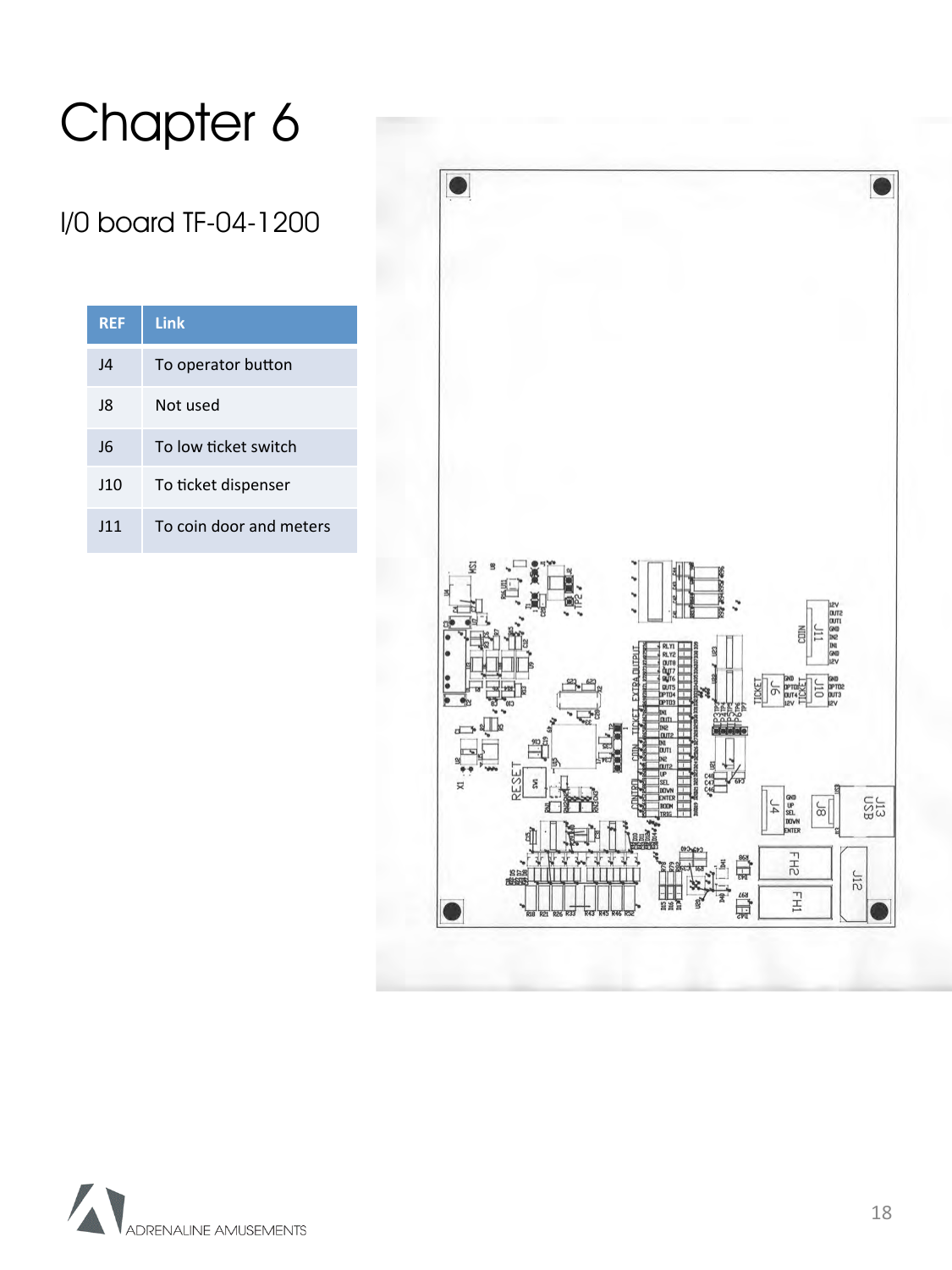